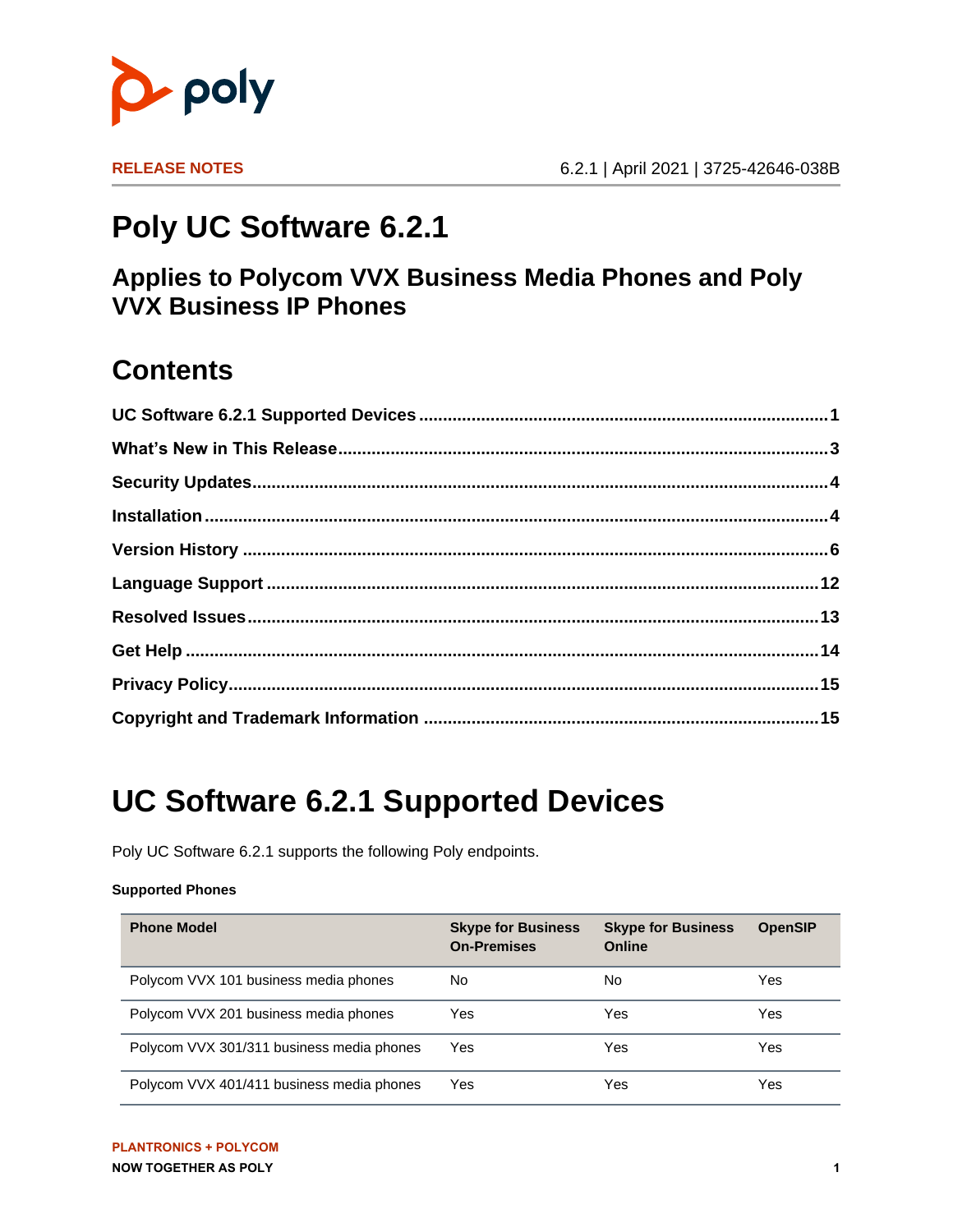| <b>Phone Model</b>                                   | <b>Skype for Business</b><br><b>On-Premises</b> | <b>Skype for Business</b><br>Online | <b>OpenSIP</b> |
|------------------------------------------------------|-------------------------------------------------|-------------------------------------|----------------|
| Polycom VVX 501 business media phones                | Yes                                             | Yes                                 | Yes            |
| Polycom VVX 601 business media phones                | Yes                                             | Yes                                 | Yes            |
| Poly VVX 150 business IP phones                      | No.                                             | No                                  | Yes            |
| Poly VVX 250 business IP phones                      | Yes.                                            | No.                                 | Yes            |
| Poly VVX 350 business IP phones                      | Yes                                             | No                                  | Yes            |
| Poly VVX 450 business IP phones                      | Yes                                             | No                                  | Yes            |
| Polycom VVX D60 wireless handset and base<br>station | No.                                             | No.                                 | Yes            |
| Polycom SoundStructure VoIP interface                | Yes                                             | No                                  | Yes            |

Poly UC Software 6.2.1 supports the following Poly accessories.

#### **Supported Accessories**

| <b>Accessories</b>                 | <b>Skype for Business</b> | <b>OpenSIP</b> |
|------------------------------------|---------------------------|----------------|
| Polycom VVX camera                 | No.                       | Yes            |
| Polycom VVX color expansion module | Yes                       | Yes            |
| Polycom VVX Expansion Module       | No.                       | Yes            |
| Polycom EagleEye Mini camera       | Yes                       | Yes            |
| Polycom VVX EM 50 expansion module | Yes                       | Yes            |

## *Support for Plantronics Headsets*

Poly UC Software supports the following Plantronics headsets and the Plantronics Hub software on VVX 401, 411, 501, and 601 business media phones and on VVX 250, 350, and 450 business IP phones.

By default, this feature is disabled. To enable this feature, set the **usb.headset.config.enabled** parameter to 1.

The following list shows the supported Plantronics headsets. This list is specific to the Plantronics-Hub functionality used to support configuration control on VVX phones.

- Blackwire 3210 headset
- Blackwire 3220 headset
- Blackwire 3215 headset
- Blackwire 3225 headset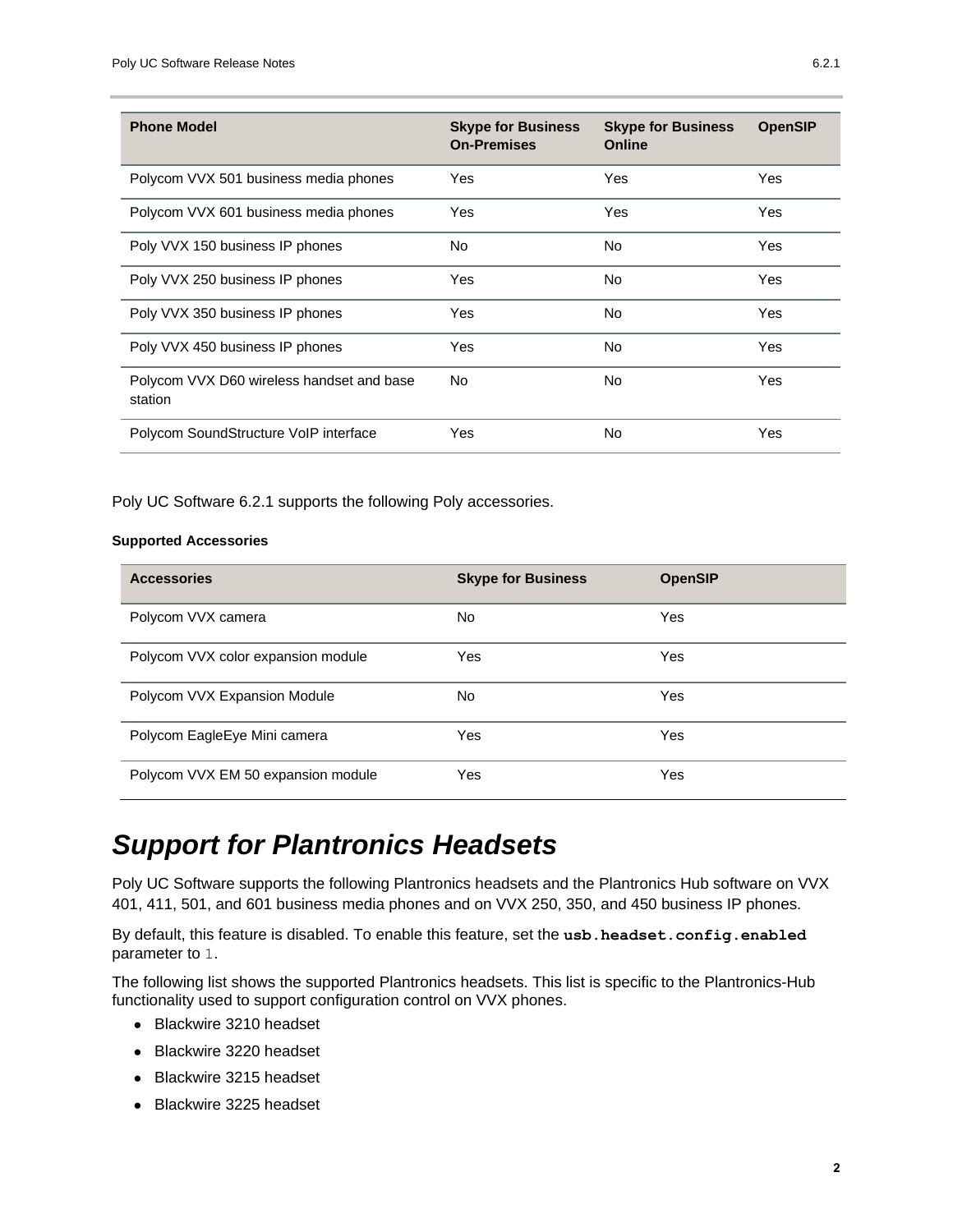- Blackwire 520 headset
- Blackwire 5220 headset
- Blackwire 5210 headset

Refer to the Plantronics Hub software client to determine the product ID of your headset.

## *USB Headset Support for Polycom Acoustic Fence*

Polycom Acoustic Fence is now available for the following Plantronics USB headsets on Poly VVX 350 and 450 business IP phones and Polycom VVX 401, 411, 501, and 601 business media phones.

- Blackwire C5220 USB headset
- Blackwire C5210 USB headset
- Blackwire C3220 USB headset
- Blackwire C3210 USB headset
- Savi 420 headset

```
Note: Poly recommends setting the video.disableAFOnFullScreen parameter value to 1 to 
optimize your phone's performance while using the Polycom EagleEye Mini USB camera along 
with Acoustic Fence.
```
## <span id="page-2-0"></span>**What's New in This Release**

Poly Unified Communications (UC) Software 6.2.1 is a release for OpenSIP and Skype for Business deployments. These release notes provide important information on software updates, phone features, and known issues.

There are no new features in this release.

### *Time Zone Location Description Changes*

The following time zone parameter values have changed with this release.

| Value | <b>New Time Zone</b>        |
|-------|-----------------------------|
| 64    | $(GMT + 2:00)$ Athens       |
| 76    | (GMT +3:00) Baghdad         |
| 77    | (GMT +3:00) Minsk, Istanbul |
| 78    | (GMT +3:30) Tehran          |

#### **Time Zone Location Parameter Values**

### *Parameter Updates*

UC Software 6.2.1 contains the following parameter updates.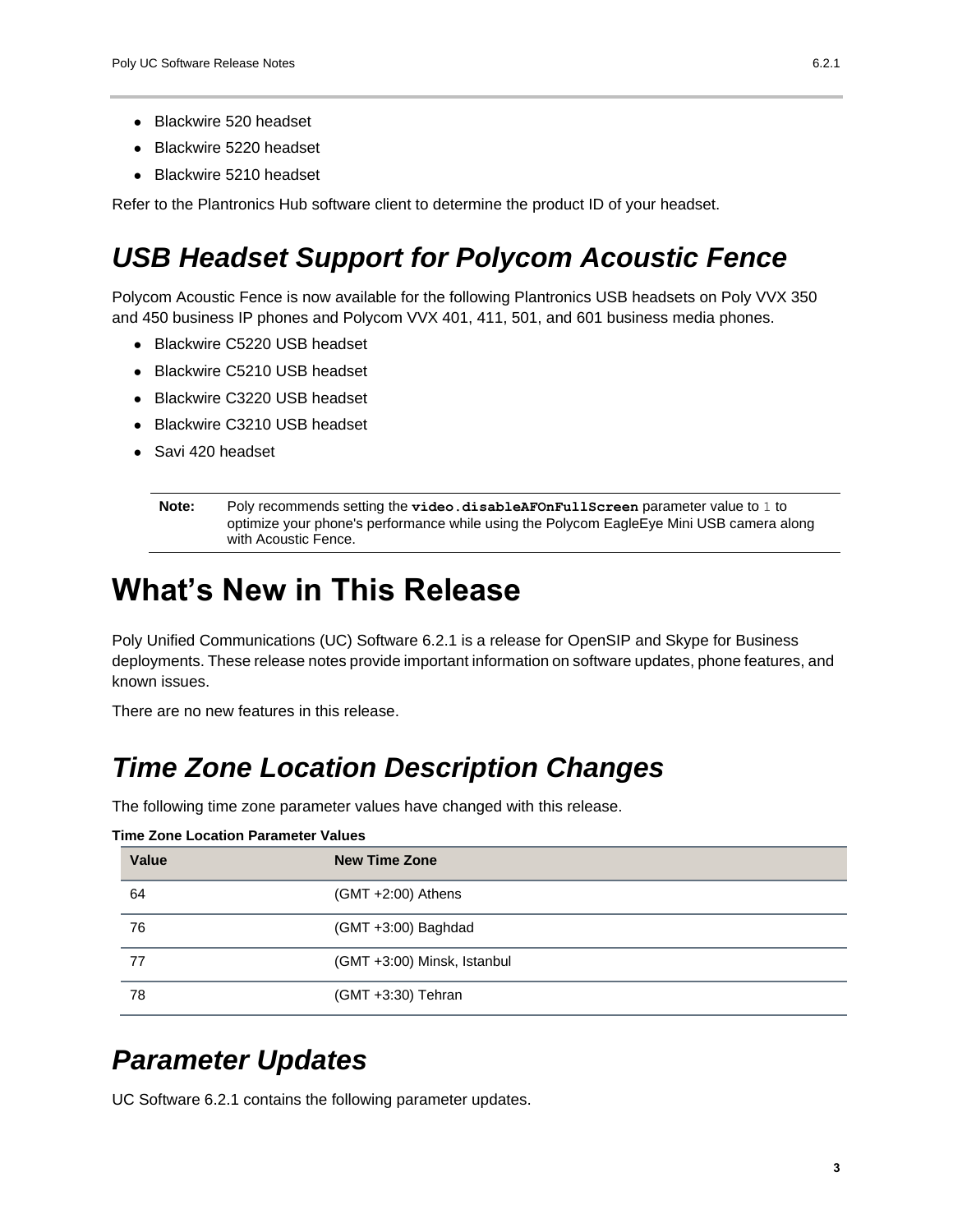#### **dialplan.e911.ignore.inbandAdditionalEmergencyDialStrings**

0 (default) - Disabled

1 - Ignore in-band additional emergency dial string received from the Skype for Business server

#### **dialplan.e911.ignore.inbandDialStringAndMask**

0 (default) - disabled

1 - Ignore in-band E911 dial string and mask received from the Skype for Business server

#### **device.net.lldp.extendedDiscovery**

0 to 3600 - Duration (in seconds) of LLDP extended discovery duration applied in both the application and updater

0 (default)

This parameter overrides **net.lldp.extendedDiscovery**.

## <span id="page-3-0"></span>**Security Updates**

See the [Security Center](https://support.polycom.com/content/support/security-center.html) for information about known and resolved security vulnerabilities.

## <span id="page-3-1"></span>**Installation**

Consider the following guidance when installing or updating to Poly UC Software 6.2.1:

● You must use Better Together over Ethernet (BToE) 4.3.0 or later with UC Software 6.2.1. Poly recommends that you upgrade existing BToE and PDC desktop applications to the latest version starting with Poly UC Software 6.2.1. If you update the BToE or PDC application without updating to UC Software 6.2.1 or vice versa, the applications don't work with Poly phones.

For more information, see *[Updating to the Latest Versions of the Polycom Better Together over](https://support.polycom.com/content/dam/polycom-support/products/voice/polycom-uc/other-documents/en/2018/bote-pdc-application-upgrade-ea318.pdf)  Ethernet (BToE)* and *[Polycom Desktop Connector \(PDC\) Desktop Applications \(EA 318\).](https://support.polycom.com/content/dam/polycom-support/products/voice/polycom-uc/other-documents/en/2018/bote-pdc-application-upgrade-ea318.pdf)*

### *Download the Distribution Files*

To download UC Software 6.2.1, you can choose the combined UC Software package or the split UC Software package, both in ZIP file format. The combined version contains all files for all phone models. The split software package is smaller, downloads more quickly, and contains sip.ld files for each phone model. This enables you to choose provisioning software for your phone model and maintain software versions for each model in the same root directory.

For general use, Poly recommends using the split resource file that corresponds to the phone models for your deployment. To match the correct UC software resource file to your phone model, see the [Combined](#page-4-0)  [and Split ZIP Files](#page-4-0) table. If you're provisioning your phones centrally using configuration files, download the corresponding resource file and extract the configuration files to the provisioning server. Make sure that you maintain the folder hierarchy in the ZIP file.

The current build ID for the sip.ld and resource files is UCS 6.2.1.1508 rts35.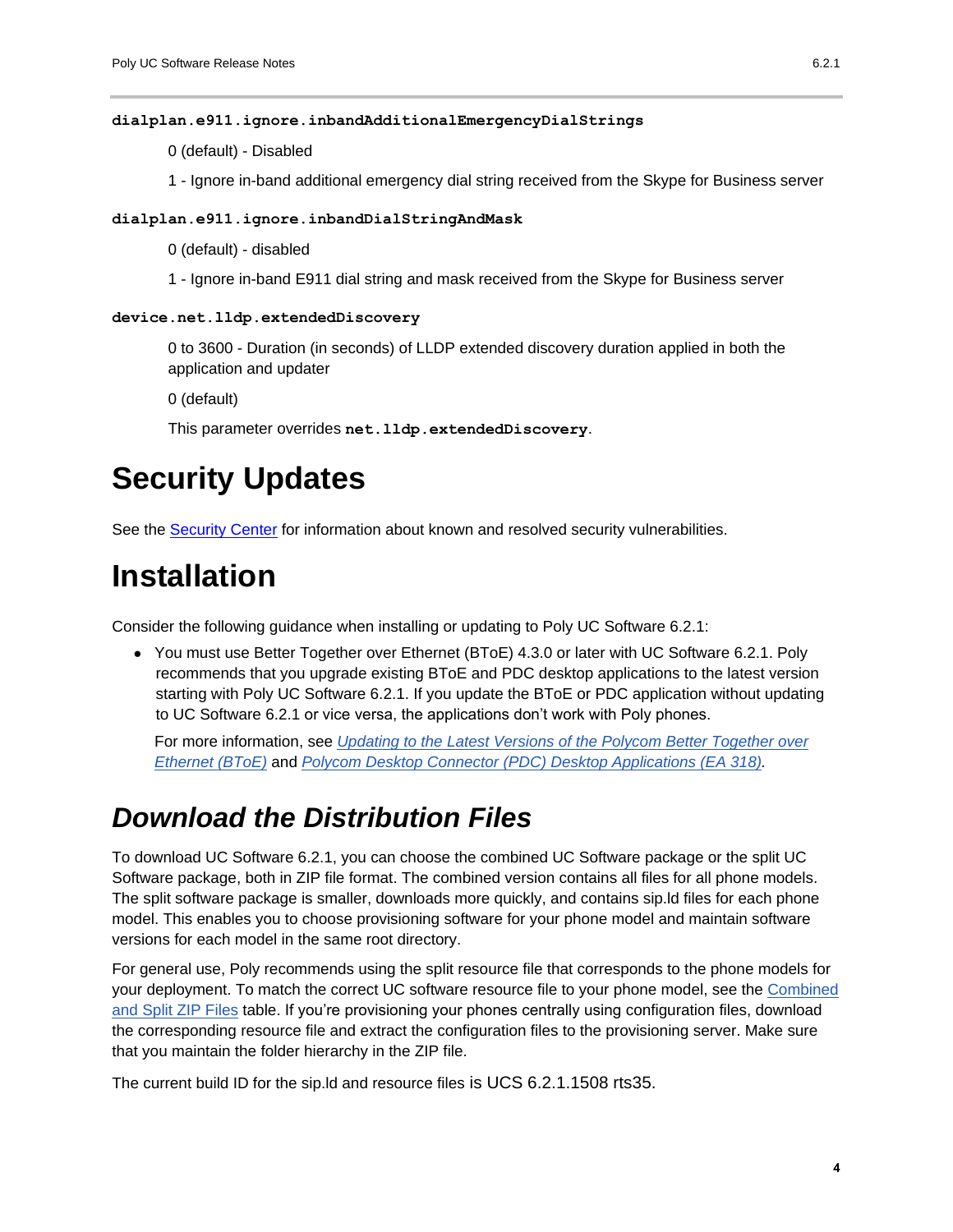## <span id="page-4-0"></span>*Understand the Combined and Split ZIP Files*

To understand the files distributed in the combined ZIP file, refer to the following table.

#### **Combined and Split ZIP Files**

| <b>Distributed Files</b>   | <b>File Purpose and Application</b>                                          | <b>Combined</b> | <b>Split</b> |
|----------------------------|------------------------------------------------------------------------------|-----------------|--------------|
| 3111-40250-001.sip.ld      | SIP application executable for VVX 101 business media<br>phones.             | No              | Yes          |
| 3111-40450-001.sip.ld      | SIP application executable for VVX 201 business media<br>phones.             | <b>No</b>       | Yes          |
| 3111-48300-001.sip.ld      | SIP application executable for VVX 301 business media<br>phones.             | No              | Yes          |
| 3111-48350-001.sip.ld      | SIP application executable for VVX 311 business media<br>phones.             | No              | Yes          |
| 3111-48400-001.sip.ld      | SIP application executable for VVX 401 business media<br>phones.             | <b>No</b>       | Yes          |
| 3111-48450-001.sip.ld      | SIP application executable for VVX 411 business media<br>phones.             | <b>No</b>       | Yes          |
| 3111-48500-001.sip         | SIP application executable for VVX 501 business media<br>phones.             | <b>No</b>       | Yes          |
| 3111-48600-001.sip         | SIP application executable for VVX 601 business media<br>phones.             | <b>No</b>       | Yes          |
| 3111-48810-001.sip.Id      | SIP application executable for VVX 150                                       | No              | Yes          |
| 3111-48820-001.sip.Id      | SIP application executable for VVX 250                                       | No              | Yes          |
| 3111-48830-001.sip.Id      | SIP application executable for VVX 350                                       | No              | Yes          |
| 3111-48840-001.sip.Id      | SIP application executable for VVX 450                                       | No              | Yes          |
| 3111-33215-001.sip.ld      | SIP application executable for SoundStructure VoIP Interface<br>phones.      | <b>No</b>       | Yes          |
| 3111-17823-<br>001.dect.ld | SIP application executable for VVX D60 wireless handset and<br>Base Station. | Yes             | Yes          |
| sip.ld                     | Concatenated SIP application executable.                                     | Yes             | No           |
| dect.ver                   | Text file detailing build-identifications for the VVX D60<br>handset.        | Yes             | Yes          |
| sip.ver                    | Text file detailing build-identifications for the release.                   | Yes             | Yes          |
| 00000000000.cfg            | Primary configuration template file.                                         | Yes             | Yes          |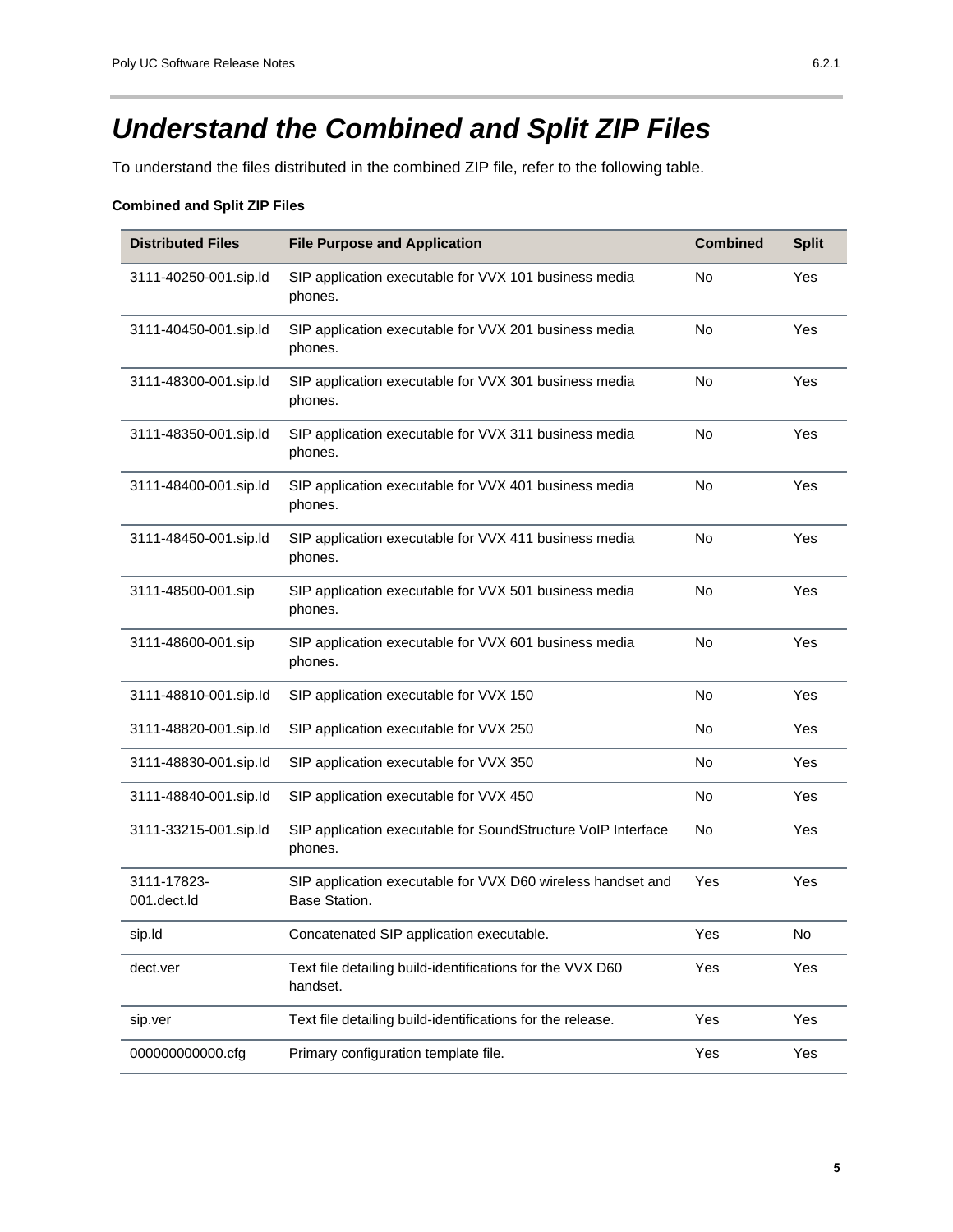| <b>Distributed Files</b>        | <b>File Purpose and Application</b>                                                                                                                                            | <b>Combined</b> | <b>Split</b> |
|---------------------------------|--------------------------------------------------------------------------------------------------------------------------------------------------------------------------------|-----------------|--------------|
| 000000000000-<br>directory~.xml | Local contact directory template file. To apply for each phone,<br>replace the (zeroes) with the MAC address of the phone and<br>remove the $\sim$ (tilde) from the file name. | Yes             | Yes          |
| Welcome.wav                     | Startup welcome sound effect.                                                                                                                                                  | Yes             | Yes          |
| LoudRing.wav                    | Sample loud ringer sound effect.                                                                                                                                               | Yes             | Yes          |
| Polycom-hold.wav                | Sample ringer sound effect.                                                                                                                                                    | Yes             | Yes          |
| Warble.wav                      | Sample ringer sound effect.                                                                                                                                                    | Yes             | Yes          |
| polycomConfig.xsd               | Master configuration file that contains the parameters and its<br>values.                                                                                                      | Yes             | Yes          |

# <span id="page-5-0"></span>**Version History**

This following table lists the release history of Poly Unified Communications (UC) Software.

**Version History**

| <b>Release</b> | <b>Release Date</b> | <b>Features</b>                                                                                                                                                                                                                                                                                                                                                                                                                                                                                |
|----------------|---------------------|------------------------------------------------------------------------------------------------------------------------------------------------------------------------------------------------------------------------------------------------------------------------------------------------------------------------------------------------------------------------------------------------------------------------------------------------------------------------------------------------|
| 6.2.1          | April 2021          | This release includes important field fixes.                                                                                                                                                                                                                                                                                                                                                                                                                                                   |
| 6.3.1          | September 2020      | This release includes important field fixes and support for the following<br>features:<br><b>DNS Cache Configuration Update</b><br>$\bullet$<br>Ignore Software Upgrades<br>٠<br><b>SNTP Resiliency</b><br>$\bullet$<br><b>Enhanced Failover Configuration Updates</b><br>$\bullet$<br>AES 256 Encryption for SRTP Support<br>٠<br>Appending Strings to the User Agent Header<br>٠                                                                                                             |
| 6.3.0          | June 2020           | This release includes important field fixes and support for the following<br>features:<br>California SB-327 Password Requirement Compliance<br>$\bullet$<br>Media Loopback<br>$\bullet$<br>FIPS 140-2 Compliance Support<br>$\bullet$<br><b>Enhanced Call Configuration Parameters</b><br>٠<br><b>Wildcard Certificate Support</b><br>$\bullet$<br>Relay RFC2833 DTMF Event<br>$\bullet$<br>Trigger Unregister to Secondary Server After Successful<br>$\bullet$<br><b>Failback Parameters</b> |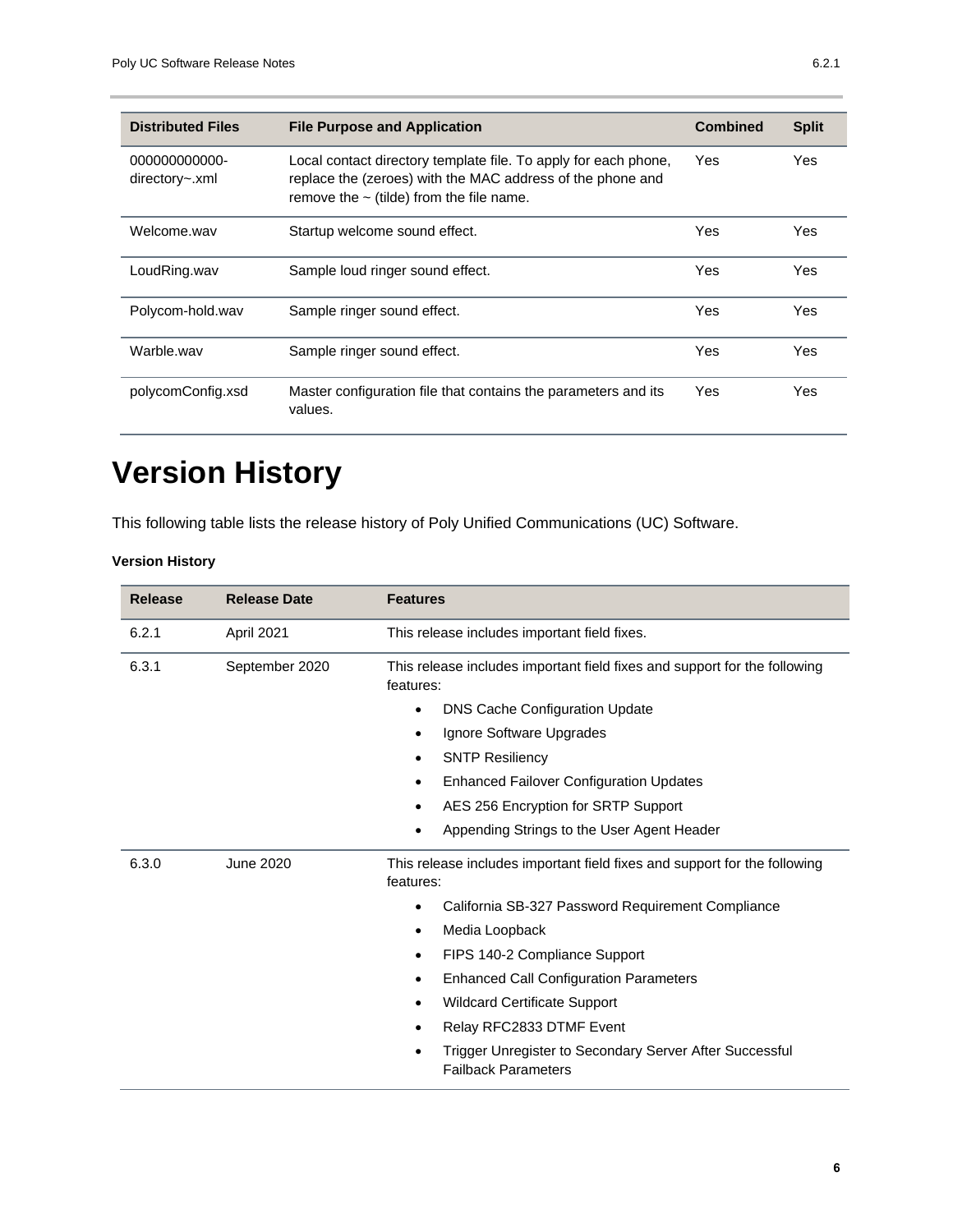| <b>Release</b> | <b>Release Date</b> | <b>Features</b>                                                                               |
|----------------|---------------------|-----------------------------------------------------------------------------------------------|
| 5.9.6          | March 2020          | This release includes important field fixes.                                                  |
| 6.2.0          | February 2020       | This release includes important field fixes and support for the following<br>features:        |
|                |                     | Support for Microsoft Skype for Business 2019<br>$\bullet$                                    |
|                |                     | Support for Hybrid Topologies<br>$\bullet$                                                    |
|                |                     | UC Software Authenticated Access to BToE Application<br>$\bullet$                             |
| 6.1.1          | December 2019       | This release includes important field fixes and support for the following<br>features:        |
|                |                     | Plug and Play Provisioning (PnP)<br>$\bullet$                                                 |
| 5.9.5          | October 2019        | This release includes important field fixes and support for the following<br>features:        |
|                |                     | Introduction of new parameters to Session Traversal Utilities for<br>$\bullet$<br><b>NAT</b>  |
|                |                     | New parameter for Dual-Tone Multi-Frequency Tones for OPUS<br>$\bullet$<br>codec              |
| 5.9.4          | September 2019      | This release includes important field fixes and support for the following<br>features:        |
|                |                     | Third-Party Application ID Implementation on Skype for<br>$\bullet$<br><b>Business Phones</b> |
|                |                     | Sign In Remotely Using Web Sign-in for Skype for Business<br>$\bullet$                        |
| 6.1.0          | August 2019         | This release includes important field fixes and support for following<br>features:            |
|                |                     | Reverse Name Lookup for OpenSIP<br>$\bullet$                                                  |
|                |                     | <b>Call Park Reminder Tone</b><br>٠                                                           |
|                |                     | Microsoft Exchange Calendar using OAuth support<br>٠                                          |
|                |                     | Enhanced IPv6 ICMP Management<br>$\bullet$                                                    |
|                |                     | Session Management on Web Configuration Utility                                               |
|                |                     | Macro for Enhanced Feature Keys Functional Improvements                                       |
|                |                     | <b>Support for Plantronics Headsets</b>                                                       |
|                |                     | Software Upgrade Resiliency<br><b>STUN Parameters</b>                                         |
|                |                     | ٠<br>New Language support                                                                     |
|                |                     | Polycom Acoustic Fence Support                                                                |
|                |                     | Data Protection Menu                                                                          |
|                |                     | Call and Hold Timer Configuration                                                             |
|                |                     | DTMF Improvements for Opus Codec                                                              |
| 5.9.3          | <b>July 2019</b>    | This release includes the following new and enhancement features:                             |
|                |                     | <b>DHCP IP Address Cache</b><br>$\bullet$                                                     |
|                |                     | TLS Support for BToE<br>$\bullet$                                                             |
|                |                     | Polycom Cloud Connector<br>$\bullet$                                                          |
|                |                     | Enhancement to Wi-Fi Settings<br>$\bullet$                                                    |
| 5.8.4          | May 2019            | This release includes enhancements to Wi-Fi settings and other<br>important security fixes.   |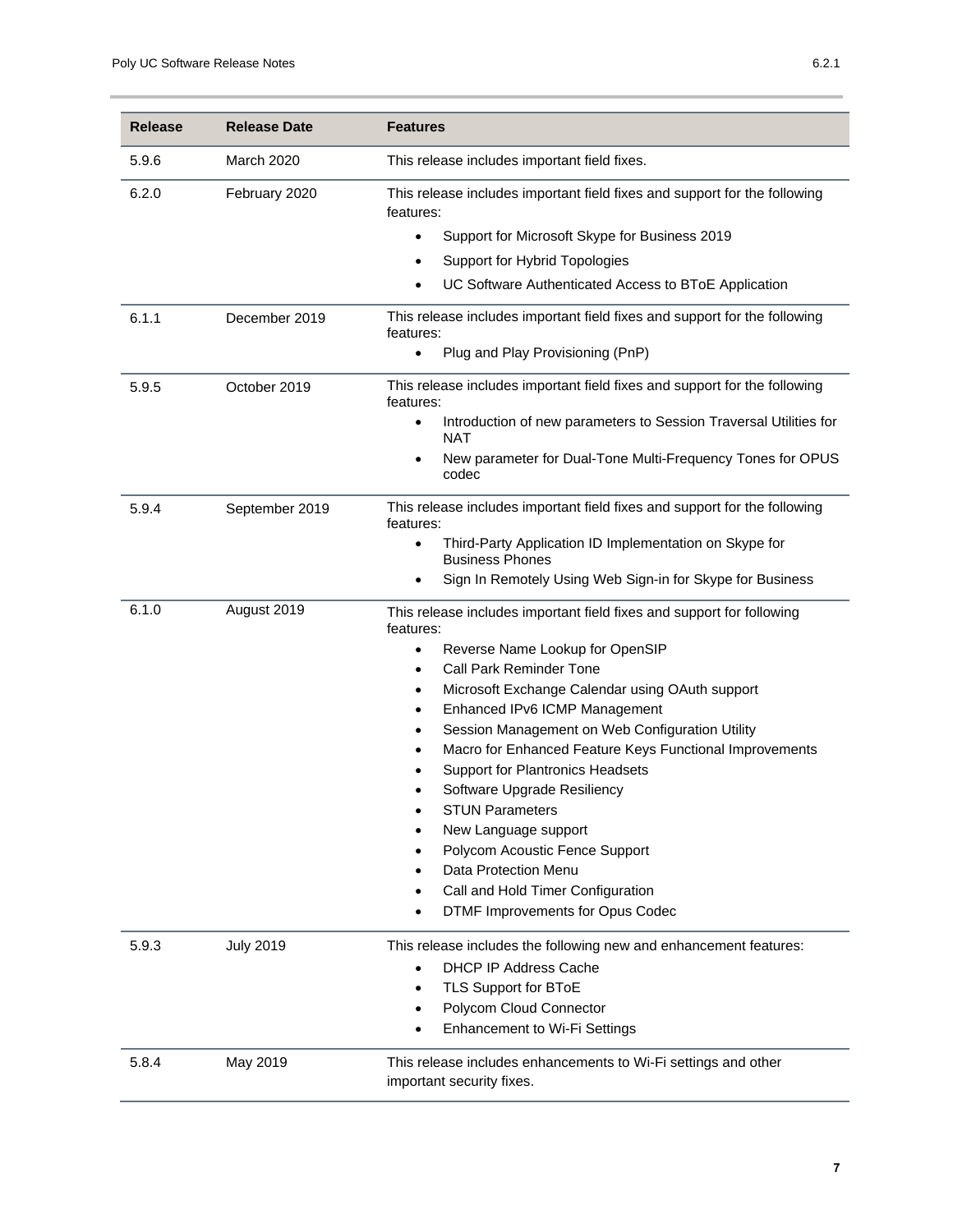| <b>Release</b> | <b>Release Date</b> | <b>Features</b>                                                                                            |
|----------------|---------------------|------------------------------------------------------------------------------------------------------------|
| 6.0.0          | April 2019          | This release includes important field fixes and support for the following<br>features:                     |
|                |                     | Guest Soft Key Customization<br>$\bullet$                                                                  |
|                |                     | <b>Plantronics Headset Settings</b><br>$\bullet$                                                           |
|                |                     | TLS Support for BToE<br>$\bullet$                                                                          |
|                |                     | Improved Flexible Line Key Assignments for Static BLFs and<br><b>Enhanced Feature Keys</b>                 |
|                |                     | Font Size Customization<br>٠                                                                               |
|                |                     | Enhanced Feature Keys - BLF Support                                                                        |
|                |                     | Advanced uaCSTA                                                                                            |
|                |                     | <b>VVX Pagination</b><br>Key System Emulation                                                              |
|                |                     | <b>DHCP IP Address Cache</b><br>$\bullet$                                                                  |
|                |                     |                                                                                                            |
| 5.9.2          | March 2019          | This release includes important field fixes.                                                               |
| 5.6.5          | March 2019          | This release includes important field fixes.                                                               |
| 5.8.3          | January 2019        | This release includes important field fixes.                                                               |
| 5.9.1          | January 2019        | This release includes enhancement to VLAN ID and Wi-Fi dongle<br>support.                                  |
| 5.9.0          | December 2018       | This release includes important field fixes and support for the following<br>features:                     |
|                |                     | Session Traversal Utilities for NAT (STUN)<br>٠                                                            |
|                |                     | Device Analytics Support for PDMS-SP                                                                       |
|                |                     | Multilevel Precedence and Preemption (MLPP) for Assured<br>Services - Session Initiation Protocol (AS-SIP) |
|                |                     | Support for H.264 Packetization Mode                                                                       |
|                |                     | Enhanced Busy Lamp Field (BLF)                                                                             |
|                |                     | Busy Lamp Field Hold Alerting                                                                              |
|                |                     | Busy Lamp Field (BLF) Spontaneous Call Appearance on Per<br><b>BLF Basis</b>                               |
|                |                     | <b>Enhanced Feature Key Macro Actions</b>                                                                  |
|                |                     | Retrieve Logs from Support Information Package Page in the<br><b>Web Configuration Utility</b>             |
|                |                     | Simple Certificate Enrollment Protocol<br>$\bullet$                                                        |
|                |                     | Privacy for Call Logs and Contacts                                                                         |
|                |                     | Enhancement to Wireless Network Connectivity                                                               |
|                |                     | Call Hold Timer                                                                                            |
|                |                     | GZIP Encoding of SIP INFO Messages                                                                         |
|                |                     | Enhanced Boss-Admin for VVX phones                                                                         |
|                |                     | Web Sign In for Skype for Business On-Premise Deployment                                                   |
| 5.8.2          | November 2018       | This release includes important field fixes.                                                               |
|                |                     |                                                                                                            |
| 5.7.4          | November 2018       | This release includes important field fixes.                                                               |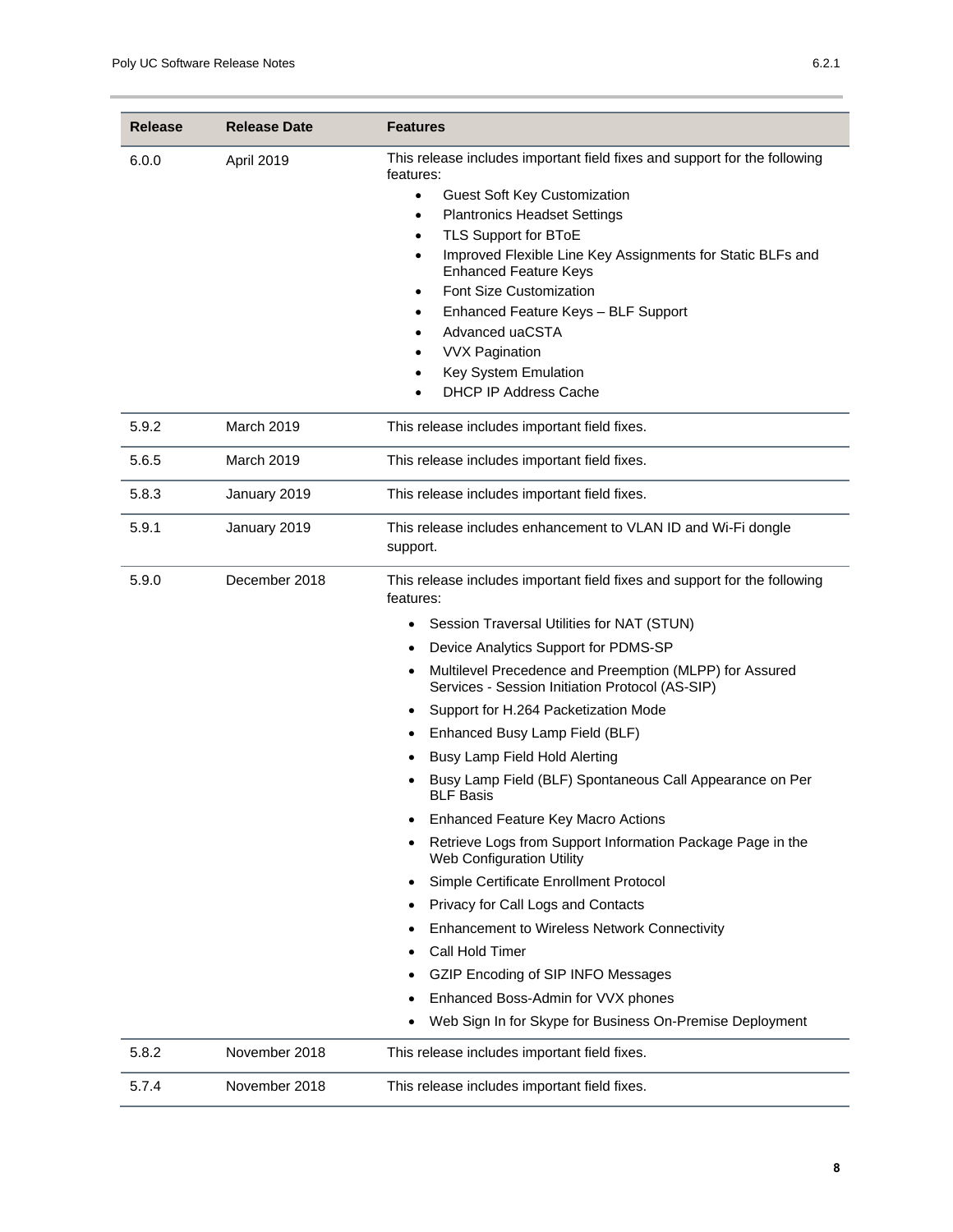| <b>Release</b> | <b>Release Date</b> | <b>Features</b>                                                                                                                                                                                                                                                                                                                                                                                                                                                                                                                                                                                                                                                           |
|----------------|---------------------|---------------------------------------------------------------------------------------------------------------------------------------------------------------------------------------------------------------------------------------------------------------------------------------------------------------------------------------------------------------------------------------------------------------------------------------------------------------------------------------------------------------------------------------------------------------------------------------------------------------------------------------------------------------------------|
| 5.6.4          | October 2018        | This release includes important field fixes.                                                                                                                                                                                                                                                                                                                                                                                                                                                                                                                                                                                                                              |
| 5.8.1          | September 2018      | This release includes important field fixes and support for the following<br>features:<br>Polycom EagleEye Mini Camera Support<br>$\bullet$<br><b>Forward Error Correction</b><br>$\bullet$<br>Simulcast Video<br>Centralized Conference Control Protocol (CCCP) Conference<br><b>View Support</b><br>Quality of Service (QoS) for Skype for Business Video Calls<br>$\bullet$<br>Toggling Between audio-only or Audio-Video Calls                                                                                                                                                                                                                                        |
| 5.7.3          | September 2018      | This release includes important field fixes.                                                                                                                                                                                                                                                                                                                                                                                                                                                                                                                                                                                                                              |
| 5.6.3          | <b>June 2018</b>    | This release includes important field fixes and enhancement to include<br>the<br>following new directives to upload and download the certificate and CSV<br>files<br>CERTIFICATE DIRECTORY<br>FLK DIRECTORY                                                                                                                                                                                                                                                                                                                                                                                                                                                               |
| 5.8.0          | June 2018           | This release includes support for the following features:<br>Introducing Polycom VVX business IP phones<br><b>OpenSIP Enhancements</b><br>Enhanced IPv4 ICMP Management<br>➤<br><b>Wireless Network Connectivity</b><br>➤<br>Support for REST API<br>➤<br>Uploading Logs to a USB Flash Drive<br>⋗<br>uaCSTA Lines<br>⋗<br><b>Enhancements to Check Sync Event</b><br>Early Media Call Handling Support<br>Voice Quality Monitoring Support for the OPUS Codec<br>⋗<br><b>BroadSoft Aggregated Self-Presence</b><br>➤<br>Skype for Business Enhancements<br><b>Hybrid Line Registration</b><br>➤<br>Support for PSTN Gateway on Failover<br>⋗<br>Reverse Name Lookup<br>⋗ |
| 5.7.2          | May 2018            | This release includes important field fixes.                                                                                                                                                                                                                                                                                                                                                                                                                                                                                                                                                                                                                              |
| 5.6.2          | April 2018          | This release includes important field fixes.                                                                                                                                                                                                                                                                                                                                                                                                                                                                                                                                                                                                                              |
| 5.7.1          | March 2018          | This release includes important field fixes and enhancement for Direct<br>Inward Dialing number on VVX business media phones.                                                                                                                                                                                                                                                                                                                                                                                                                                                                                                                                             |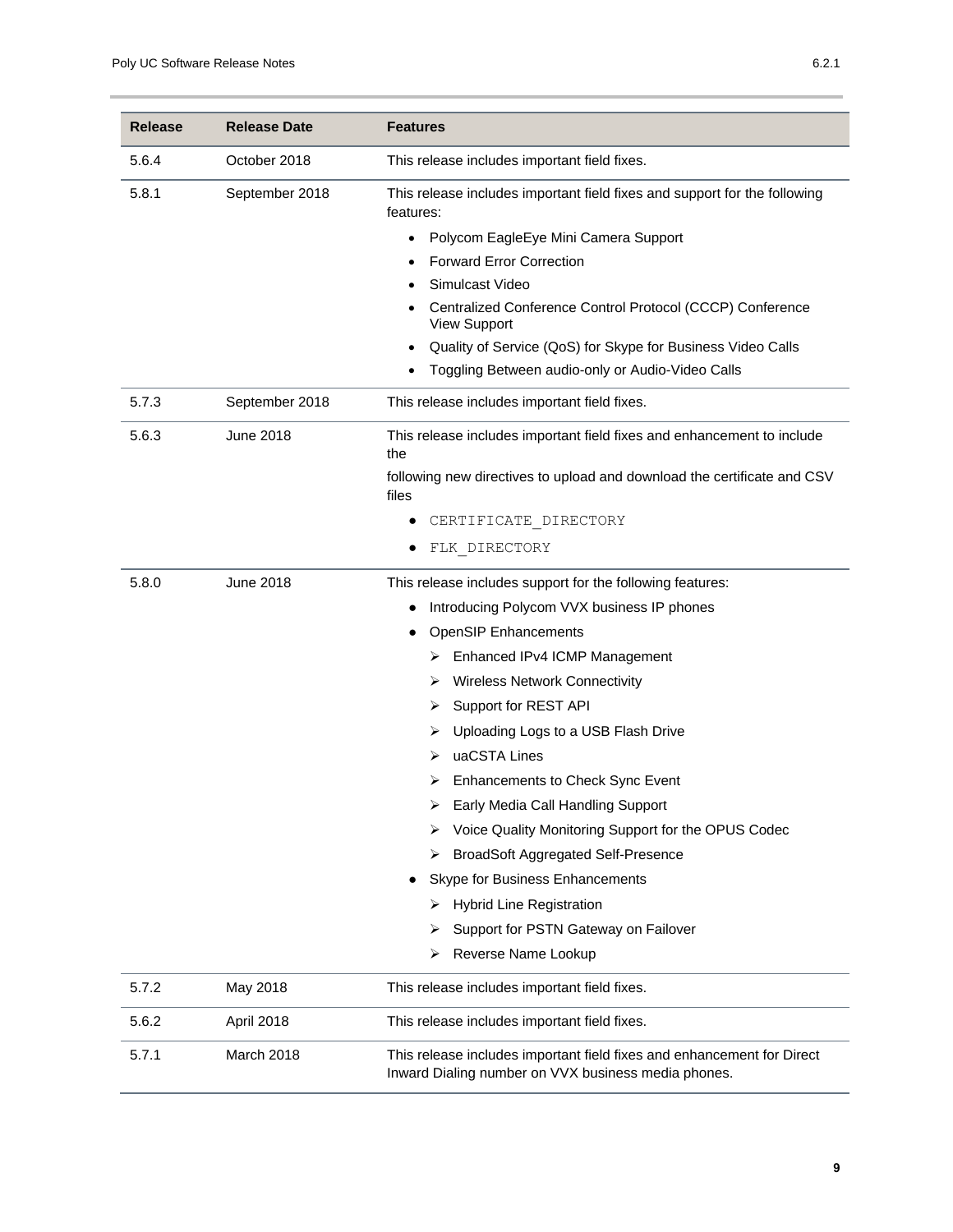| <b>Release</b> | <b>Release Date</b> | <b>Features</b>                                                                                                                                                                                                                                                                                                                                                                                                                                                                                                                                                                                                                                                                                                                                                 |
|----------------|---------------------|-----------------------------------------------------------------------------------------------------------------------------------------------------------------------------------------------------------------------------------------------------------------------------------------------------------------------------------------------------------------------------------------------------------------------------------------------------------------------------------------------------------------------------------------------------------------------------------------------------------------------------------------------------------------------------------------------------------------------------------------------------------------|
| 5.5.4          | January 2018        | This release includes important field fixes.                                                                                                                                                                                                                                                                                                                                                                                                                                                                                                                                                                                                                                                                                                                    |
| 5.7.0          | December 2017       | This release includes support for the following features:<br><b>OpenSIP Enhancements</b>                                                                                                                                                                                                                                                                                                                                                                                                                                                                                                                                                                                                                                                                        |
|                |                     | This release introduced support for BroadSoft User Interface theme,<br>Executive-Assistant Enhancements, Custom BroadSoft Executive-<br>Assistant Enhanced Feature Keys, Client-Side Sorting for Open LDAP<br>servers, Securely Store LDAP Credentials on VVX phones, Voice over<br>Secure IP. Hide the MAC Address, Enhanced E.911, DNS Cache<br>Override, Assured Services - Session Initiation Protocol (AS-SIP),<br>Custom URL Location for Installing LDAP server certificates, Emergency<br>Instant Messages - GENBAND, Default Off-Hook Phone screen,<br>Enhanced Feature Keys Enhancements, Bluetooth Support for VVX<br>business media phones, Reset Phone without Admin Password, Prevent<br>Call Park on Busy Orbits, View Phone Memory Usage Alert. |
|                |                     | <b>Skype for Business Enhancements</b>                                                                                                                                                                                                                                                                                                                                                                                                                                                                                                                                                                                                                                                                                                                          |
|                |                     | This release introduced support for Direct Inward Dialing Number on<br>VVX Platforms, Web Proxy Auto-Discovery (WPAD), Skype for Business<br>SILK Audio Codec, Hot Desking, Common Area Phone User, BToE<br>Widget, Enhancements to Manual Pairing of Phone using BToE.                                                                                                                                                                                                                                                                                                                                                                                                                                                                                         |
| 5.6.1          | December 2017       | This release includes important field fixes.                                                                                                                                                                                                                                                                                                                                                                                                                                                                                                                                                                                                                                                                                                                    |
| 5.6.0          | <b>July 2017</b>    | This release includes support for the following features:                                                                                                                                                                                                                                                                                                                                                                                                                                                                                                                                                                                                                                                                                                       |
|                |                     | <b>OpenSIP Enhancements</b>                                                                                                                                                                                                                                                                                                                                                                                                                                                                                                                                                                                                                                                                                                                                     |
|                |                     | This release introduced support for FIPS 140-2 Compliance Support,<br>Two-Way Active Measurement Protocol support, Caller ID Display from<br>the SIP Invite, BroadSoft Server-Based Call Waiting, Call Line<br>Identification, BroadSoft Server-Based Redial, Remote Party Disconnect<br>Alert Tone, Support for Siren 7 Audio Codec.                                                                                                                                                                                                                                                                                                                                                                                                                           |
|                |                     | The BroadSoft Directory now includes the following new directories:                                                                                                                                                                                                                                                                                                                                                                                                                                                                                                                                                                                                                                                                                             |
|                |                     | Group and Group Common Directory                                                                                                                                                                                                                                                                                                                                                                                                                                                                                                                                                                                                                                                                                                                                |
|                |                     | <b>Enterprise Common Directory</b>                                                                                                                                                                                                                                                                                                                                                                                                                                                                                                                                                                                                                                                                                                                              |
|                |                     | <b>Personal Directory</b><br>$\bullet$                                                                                                                                                                                                                                                                                                                                                                                                                                                                                                                                                                                                                                                                                                                          |
|                |                     | <b>Skype for Business Enhancements</b>                                                                                                                                                                                                                                                                                                                                                                                                                                                                                                                                                                                                                                                                                                                          |
|                |                     | This release introduced support for Dial Plan Normalization, Multiple<br>Emergency Number Dial Plan, Skype for Business User Interface<br>Enhancements, Skype for Business Conference Enhancements, Device<br>Lock Enhancements, Profile Picture on Device Lock Screen, Secure<br>Single Sign-On with Third-Party Supporting Solutions, Safe Transfer for<br>Boss-Admin Enhancements, and Busy Options for Incoming Calls.                                                                                                                                                                                                                                                                                                                                      |
|                |                     | <b>VVX D60 Enhancements</b>                                                                                                                                                                                                                                                                                                                                                                                                                                                                                                                                                                                                                                                                                                                                     |
|                |                     | This release introduced support for FLK Support in VVX Business Media<br>Phone with VVX D60, Maximum Number of Handset Registrations, VVX<br>D60 Base Station Pairing Permissions, Mac Address Pairing with VVX<br>D60 Base Station, Continuous Attempt to Re-pair with a VVX D60 Base<br>Station, and VVX D60 Call Handoff.                                                                                                                                                                                                                                                                                                                                                                                                                                    |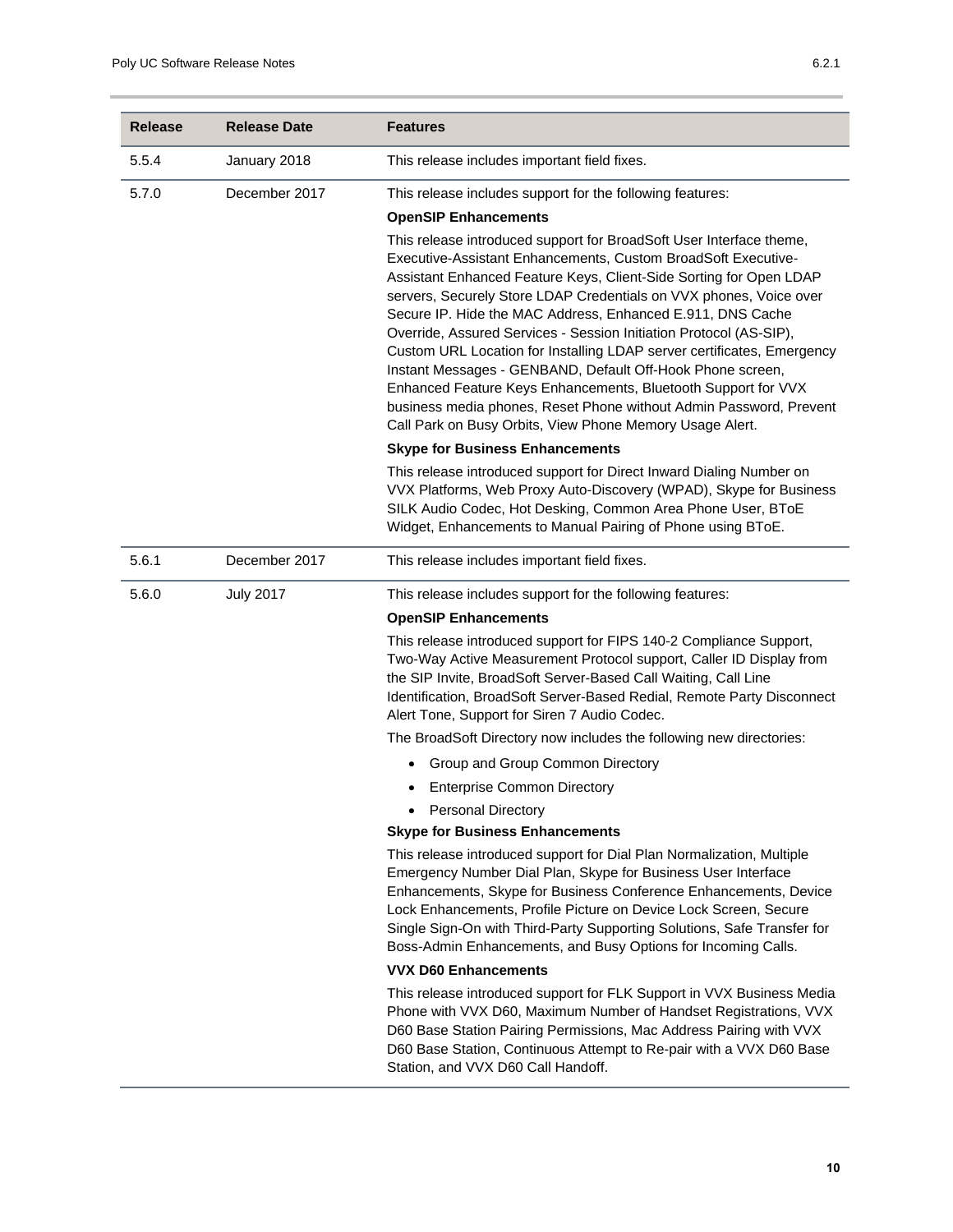| <b>Release</b> | <b>Release Date</b> | <b>Features</b>                                                                                                                                                                                                                                                                                                                                                                                                                                                                                                                                                                           |
|----------------|---------------------|-------------------------------------------------------------------------------------------------------------------------------------------------------------------------------------------------------------------------------------------------------------------------------------------------------------------------------------------------------------------------------------------------------------------------------------------------------------------------------------------------------------------------------------------------------------------------------------------|
| 5.5.3          | September 2017      | This release includes important field fixes.                                                                                                                                                                                                                                                                                                                                                                                                                                                                                                                                              |
| 5.5.2          | May 2017            | This release includes the following features and field fixes:<br><b>Enterprise Directory Default Search</b><br>Registration Line Address in Status Bar<br>$\bullet$<br>Broad Works Anywhere EFK for Soft keys<br>Hide Contact Directory and Favorites<br>$\bullet$<br><b>Personal Directory</b><br>٠<br><b>BSFT Server-Based Call Logs</b><br>$\bullet$<br>New Call Forwarding Icons<br>Updated Don't Disturb Icon<br><b>Expanded Support for USB Headsets</b><br>Support Added for CDP in VVX D60 Base Station<br>ALLOW Header in 18x Provisional Responses<br>Improved BToE device lock |
| 5.5.1          | September 2016      | This release adds enhancements for the distribution list, QoE, device<br>lock, Polycom BToE manual pairing, user log upload, updated UI for VVX<br>500 and 600, unified contact store, web sign in for online deployments.                                                                                                                                                                                                                                                                                                                                                                |
| 5.5.0          | June 2016           | This release introduced support for BroadSoft Executive Assistant and<br>Flexible Seating, TR-069, the 3GPP Technical Specification, the IPV6<br>protocol, Off-hook Call Status control, ability to lock the web<br>configuration utility after failed login attempts, and user interface<br>enhancements.                                                                                                                                                                                                                                                                                |
| 5.4.3          | February 2016       | This release introduced the Polycom VVX D60 wireless handset and<br>VVX D60 Base Station.                                                                                                                                                                                                                                                                                                                                                                                                                                                                                                 |
| 5.4.1          | December 2015       | This release includes support for the following features:<br>Introduced the Polycom VVX 301/311, 401/411, 501, and 601<br>$\bullet$<br>business media phones<br>Flexible line key customization for Skype for Business (EFLK)<br>Master Key Identifiers (MKI)<br>Shared Line appearance on Lync<br><b>BToE for Windows 10</b><br>Smart Search for Lync ABS<br>Support for simplified Chinese font on VVX 101                                                                                                                                                                              |
| 5.4.0A         | September 2015      | This release includes support for the following features:<br>Microsoft Office 365 and Skype for Business Online<br>Office365 and Skype for Business Provisioning and Manageability<br>Time and Date Initial Setup                                                                                                                                                                                                                                                                                                                                                                         |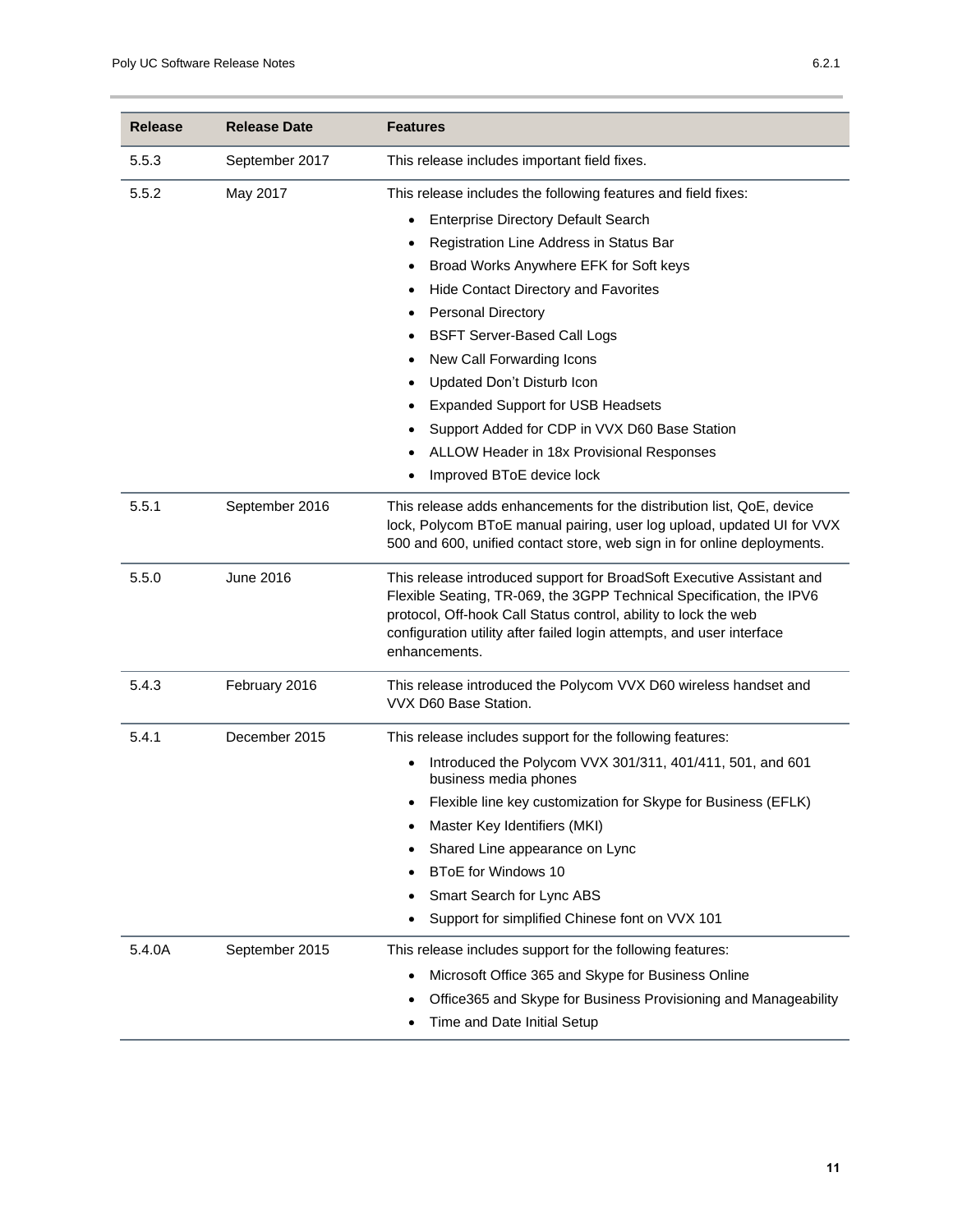| <b>Release</b> | <b>Release Date</b> | <b>Features</b>                                                                         |
|----------------|---------------------|-----------------------------------------------------------------------------------------|
| 5.4.0          | May 2015            | Added support for Alcatel-Lucent CTS features including:                                |
|                |                     | Advanced Conference                                                                     |
|                |                     | Shared Call Appearance with Bridge In                                                   |
|                |                     | Visitor Desk Phone                                                                      |
|                |                     | This release also includes support for the following features:                          |
|                |                     | Barge In on Busy Lamp Field Lines                                                       |
|                |                     | <b>DTMF Relay</b>                                                                       |
|                |                     | SIP Instance                                                                            |
|                |                     | <b>Comfort Noise</b>                                                                    |
|                |                     | Opus Codec                                                                              |
|                |                     | <b>DNS Server Address Override</b>                                                      |
|                |                     | Global Directory Synchronization                                                        |
|                |                     | Basic Menu Lock                                                                         |
|                |                     | Additional features including user interface improvements and<br>resolved known issues. |
| 5.3.0          | <b>March 2015</b>   | Includes support for several Lync, BroadSoft, and OpenSIP features.                     |

## <span id="page-11-0"></span>**Language Support**

The VVX phone user interface includes native support for the following languages:

- Arabic, UAE
- Chinese, Traditional
- Chinese, Simplified
- Czech, Czech Republic
- Danish, Denmark
- Dutch, Netherlands
- English, Canada
- English, United Kingdom
- English, United States
- French, Canada
- French, France
- German, Germany
- Hungarian, Hungary
- Italian, Italy
- Japanese, Japan
- Korean, Korea
- Norwegian, Norway
- Polish, Poland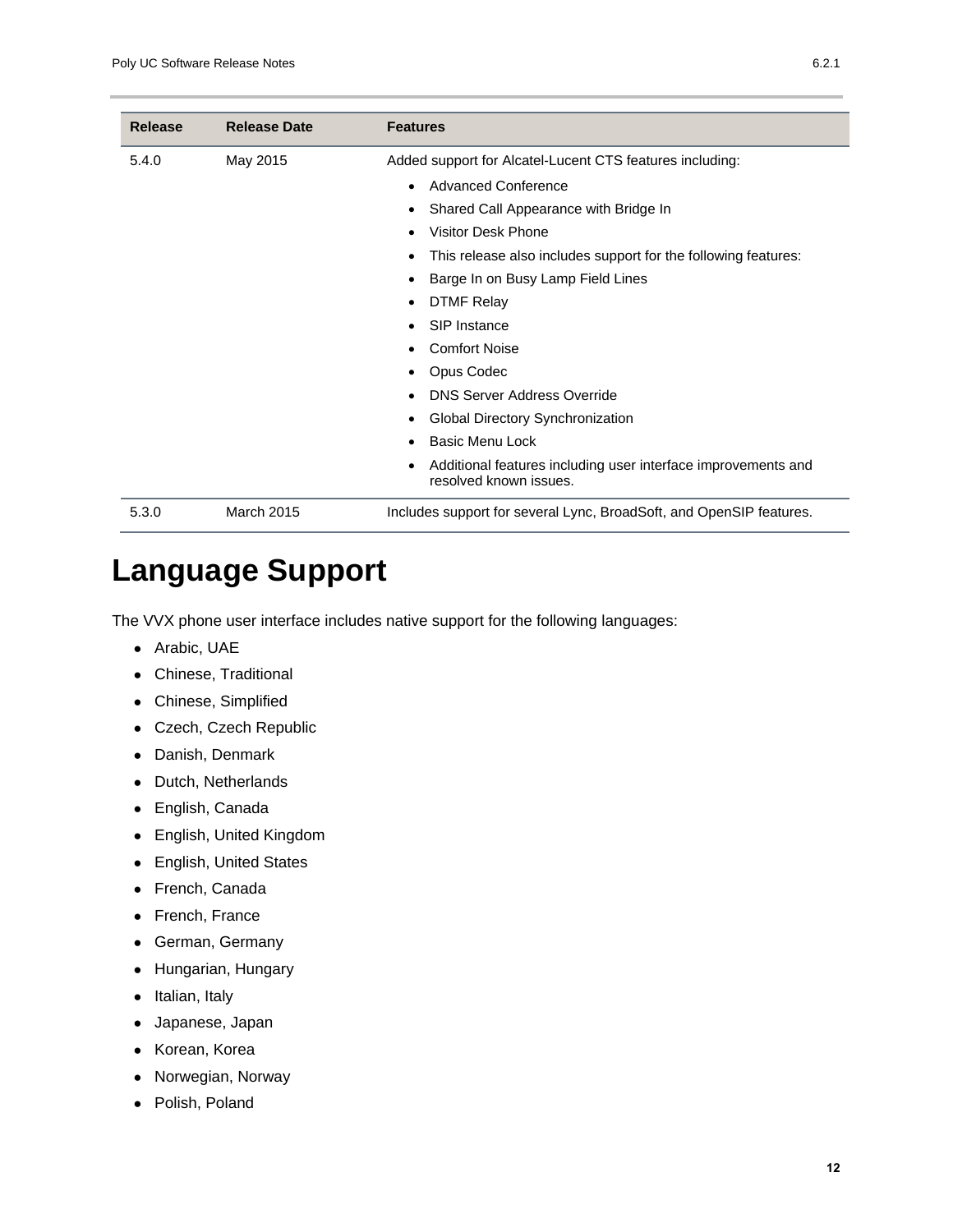- Romanian, Romania
- Russian, Russia
- Slovenian, Slovenia
- Spanish, Spain
- Swedish, Sweden

# <span id="page-12-0"></span>**Resolved Issues**

The following table lists the resolved issues in UC Software 6.2.1.

#### **Resolved Issues**

| <b>Category</b>    | <b>Issue No.</b> | <b>Description</b>                                                                                                                                                                                                                                                                                |
|--------------------|------------------|---------------------------------------------------------------------------------------------------------------------------------------------------------------------------------------------------------------------------------------------------------------------------------------------------|
| Application        | EN-182874        | Meet Now conferences are missing an expiry timer. As a result,<br>conferences never expire, and the server's maximum conference limit is<br>eventually exceeded.                                                                                                                                  |
| Audio              | EN-163900        | There's no audio for PSTN calls when the user pairs with BToE.                                                                                                                                                                                                                                    |
| Audio              | EN-183022        | If a Skype for Business caller belongs to a business response group and<br>the gateway's RE-INVITE message for an inbound call is missing the SDP<br>for Internet Connectivity Establishment (ICE), the call loses two-way audio<br>after about 10 minutes.                                       |
| Audio              | EN-183154        | The STUN bind response reports an error when the username attribute is<br>missing.                                                                                                                                                                                                                |
| Calendaring        | EN-171421        | When VVX phones using autodiscover are deployed with a proxy server,<br>they intermittently disconnect from Exchange Online services.                                                                                                                                                             |
| Calendaring        | EN-180773        | The user account of the VVX phone in a Skype for Business profile with<br>MFA enabled displays an Authentication failure error for the exchange<br>calendar.                                                                                                                                      |
| Call<br>Management | EN-187038        | While transferring the conference legs to the conference server during a<br>conference call, the phone doesn't add the angular bracket in the SIP URI<br>provided in the REFER-TO header, despite the INVITE request from the<br>conference server having angular brackets in the contact header. |
| Calling            | EN-161426        | The phone sends a blank Refer-to message after parking an active call and<br>immediately pressing a line key.                                                                                                                                                                                     |
| Calling            | EN-171605        | When a local conference is initiated on a Shared Call Appearance (SCA)<br>phone, a remote SCA phone shows missed calls.                                                                                                                                                                           |
| Calling            | EN-193043        | Outbound Skype for Business calls to PSTN numbers may fail to connect.                                                                                                                                                                                                                            |
| Configuration      | EN-163750        | The configured voicemail URI is overwritten by in-band data.                                                                                                                                                                                                                                      |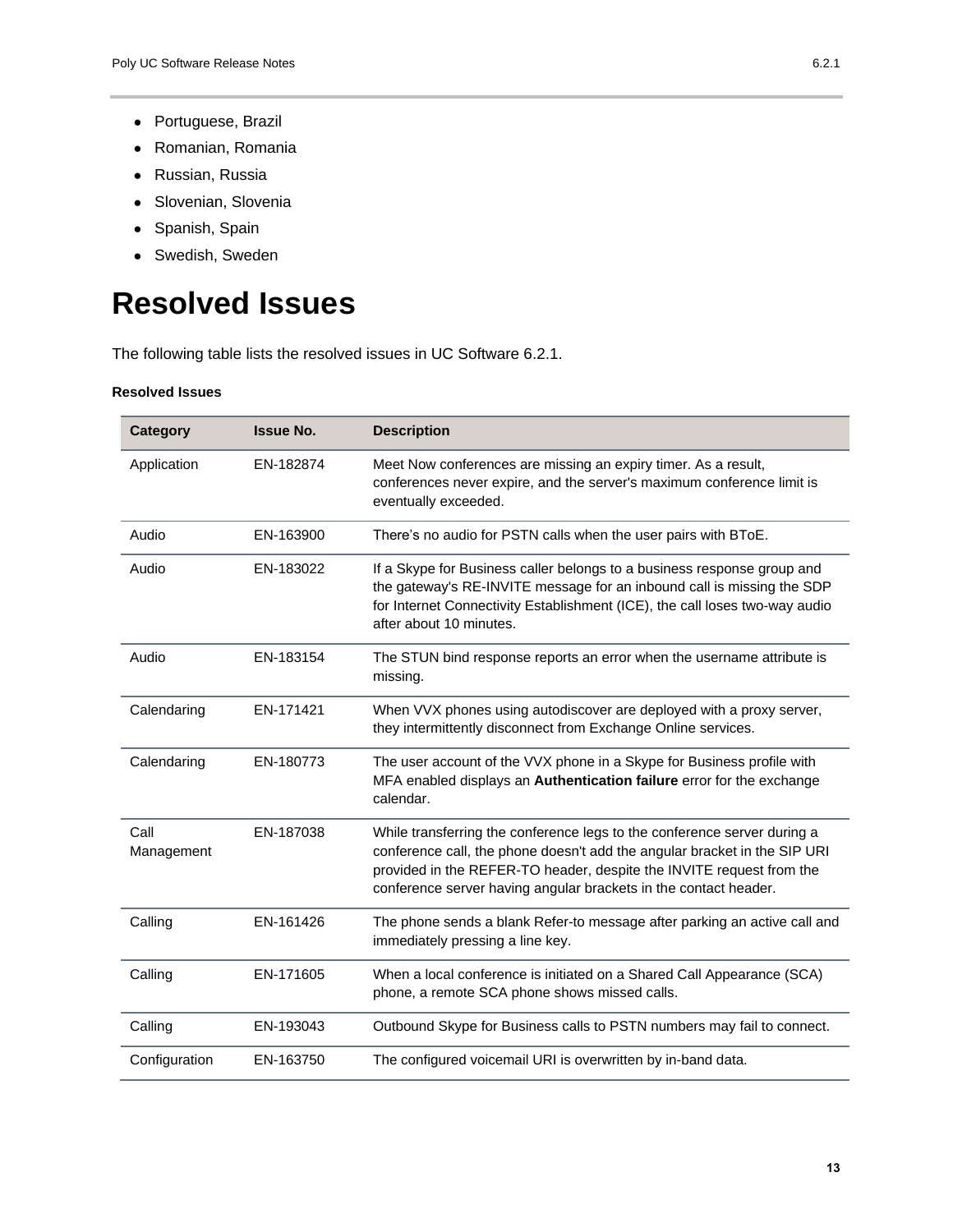| <b>Category</b>                      | <b>Issue No.</b> | <b>Description</b>                                                                                                                                                                                                                                          |
|--------------------------------------|------------------|-------------------------------------------------------------------------------------------------------------------------------------------------------------------------------------------------------------------------------------------------------------|
| Directories/<br><b>Address Books</b> | EN-162697        | When you modify the display name of a user on a Vonage server, the<br>display name doesn't update on the monitored lines.                                                                                                                                   |
| General                              | EN-162436        | The phone doesn't fail back at every interval when the failback duration<br>mode is configured.                                                                                                                                                             |
| User Interface                       | EN-163752        | After changing the simultaneous ring settings from the user interface, the<br>phone resets the un-answered calls will go to settings on the server.                                                                                                         |
| General                              | EN-169982        | When you enable buddy presence in a Genband environment, the phone's<br>number of SUBSCRIBE messages increases by the number of buddies<br>when RROFO is enabled and the phone unregisters then reregisters.                                                |
| General                              | EN-175827        | PIN/EXT host fails to sign back in after a guest's login credentials are<br>disabled.                                                                                                                                                                       |
| Interoperability                     | EN-169510        | Phones connected to a Juniper Fusion Switch go into a reboot loop while<br>upgrading.                                                                                                                                                                       |
| <b>Network</b>                       | EN-163748        | In slower networks, inbound PSTN calls intermittently fail to connect and<br>appear as missed calls.                                                                                                                                                        |
| <b>Network</b>                       | EN-164166        | Networks with multicast packet and acoustic fence enabled cause audio<br>degradation in VVX 3XX nonrefresh phones.                                                                                                                                          |
| <b>Network</b>                       | EN-172399        | The hardcoded SNTP address (ntp.polycom.com) is removed from OPXY.                                                                                                                                                                                          |
| <b>Network</b>                       | EN-162658        | Phones connected to a Juniper 3200 layer 2 switch are unable to retrieve<br>the voice VLAN via LLDP after upgrading from 5.9 to 6.1.6189.                                                                                                                   |
| <b>Network</b>                       | EN-194653        | Sometimes, when attempting to sign in with Skype for Business using<br>OAuth authentication, the phone fails to sign in and reports a failure to<br>fetch a certificate. This generally affects all phones trying to sign in using<br>OAuth authentication. |
| Peripherals                          | EN-172221        | When Wi-Fi is enabled on the phone, USB headsets aren't recognized and<br>the USB headset attached dialog doesn't display.                                                                                                                                  |
| Provisioning                         | EN-183409        | O365 Skype accounts have a new e911 dialstring that conflicts with local<br>extensions.                                                                                                                                                                     |
| User Interface                       | EN-166829        | Name isn't displayed in the auto-complete list when dialing a number.                                                                                                                                                                                       |
| User Interface                       | EN-192649        | The sign-in option is missing from the system web interface.                                                                                                                                                                                                |

## <span id="page-13-0"></span>**Get Help**

For more information about installing, configuring, and administering Poly products or services, go to the [Poly](https://www.poly.com/us/en) site, select **Support**, and choose the option best suited to your needs.